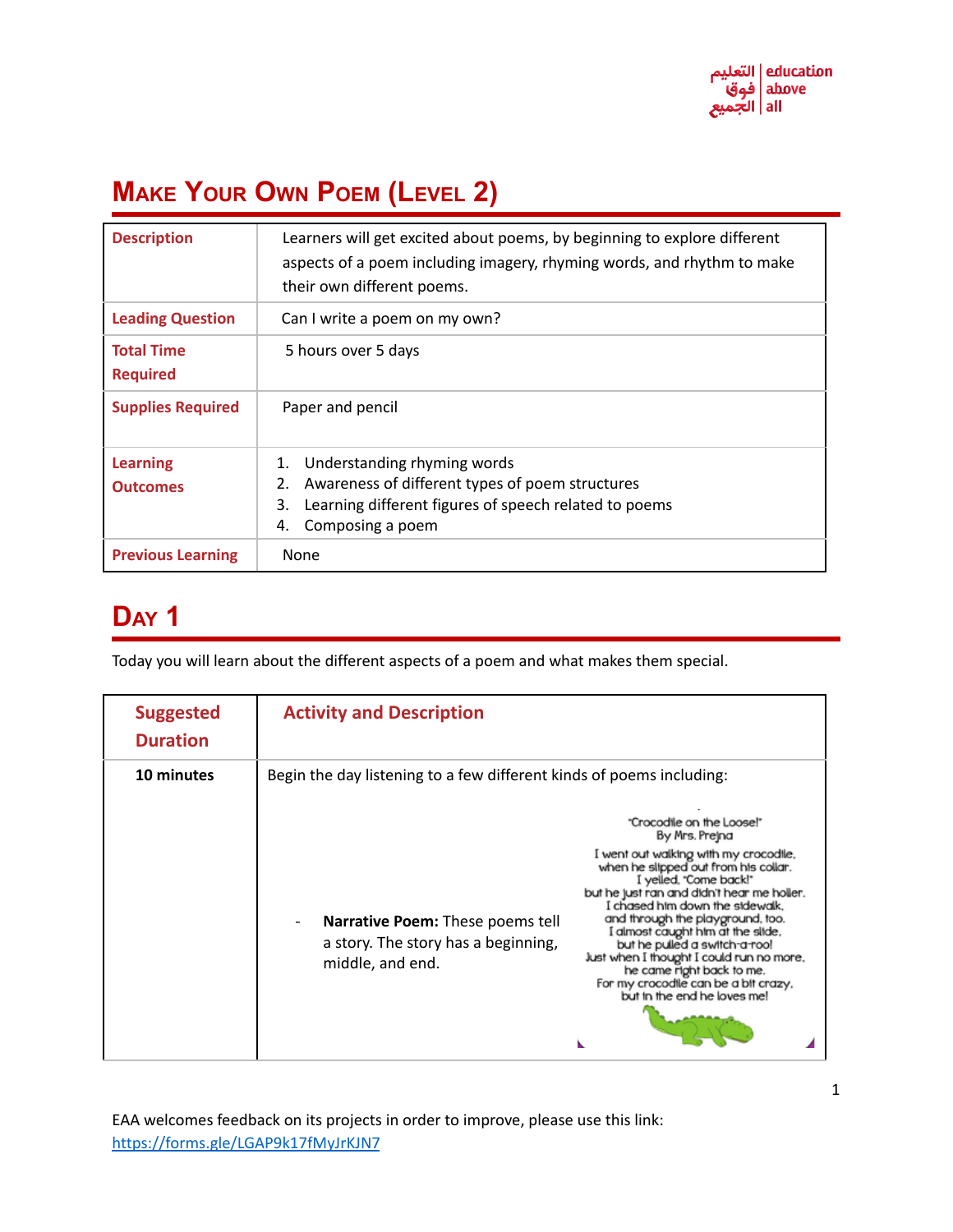

**Limericks: These are** usually humorous (funny) and five lines long with a distinct rhyming pattern of AABBA (where the first, second and fifth line rhyme and the third and fourth line rhyme):

There was an old Shark with a smile So broad you could see it a mile He said to his friends As he sewed up the ends It was really too wide for the style - Carolyn Wells

Sea Shell

Brown, beige, tan Hard, striped, swirl Pointy, bumpy Salty, salty Cool jewel

Like a cave, Like a castle Who lives in you? Where are you going?

Free Verse: Often, poems rhyme. But free verses are poems that do not rhyme, but often follow a beat or rhythm.

**Literary Nonsense: These** nonsense poems intentionally do not make sense and often use language in unusual ways. They are used to entertain the reader!

Hey, diddle, diddle, The cat and the fiddle, The cow jumped over the moon; The little dog laughed To see such sport, And the dish ran away with the spoon He's as skinny as a toothpick

- **Sensory / Imagery Poems:** This is a poem that uses all the senses to describe something. What are our 5 senses?

but as tall as a giraffe. He laughs like a hyenaif that's his laugh. His eyes are like volcanoes, he's as warty as a toad, and he's standing right there in the middle of the road. By: Julie Larios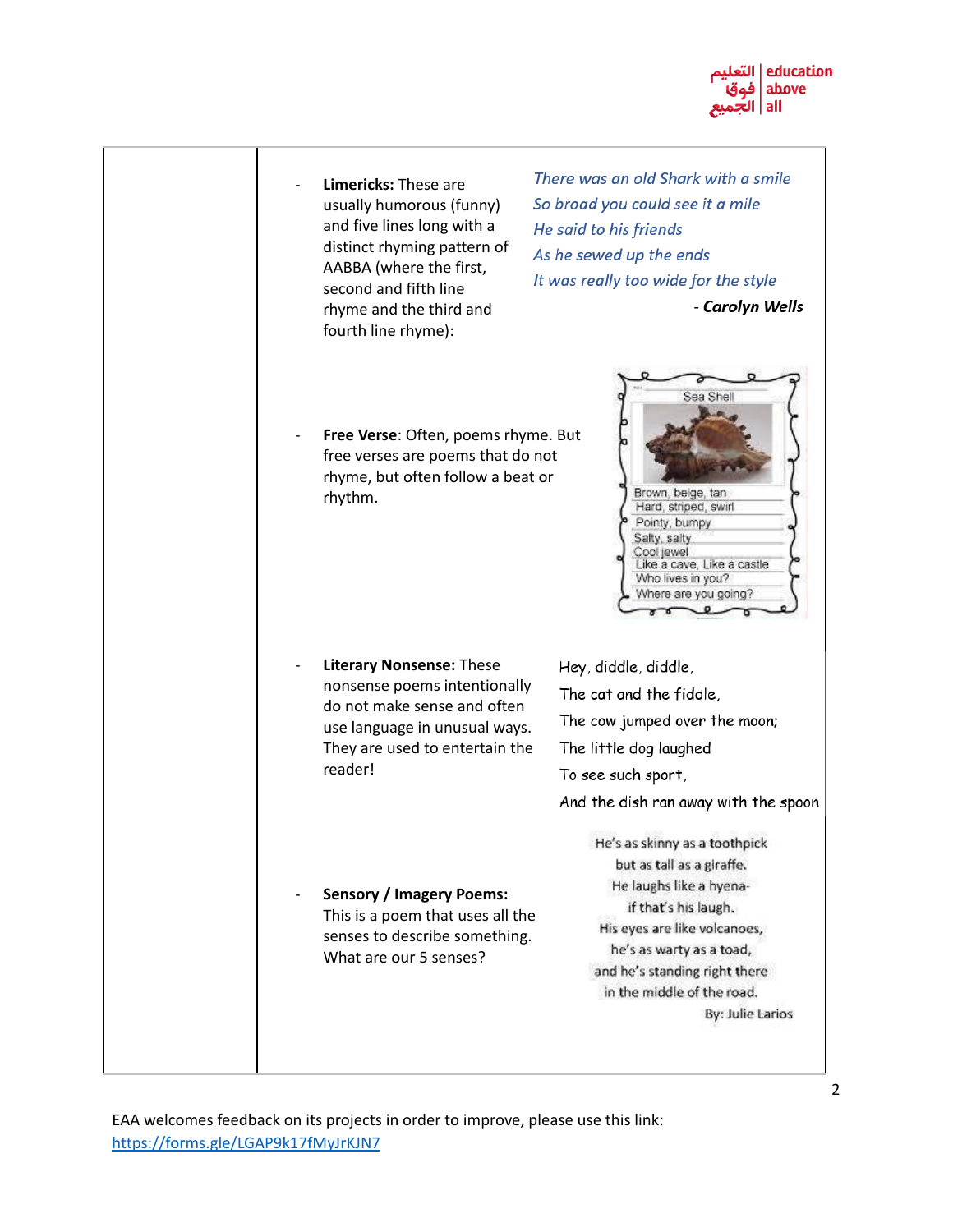

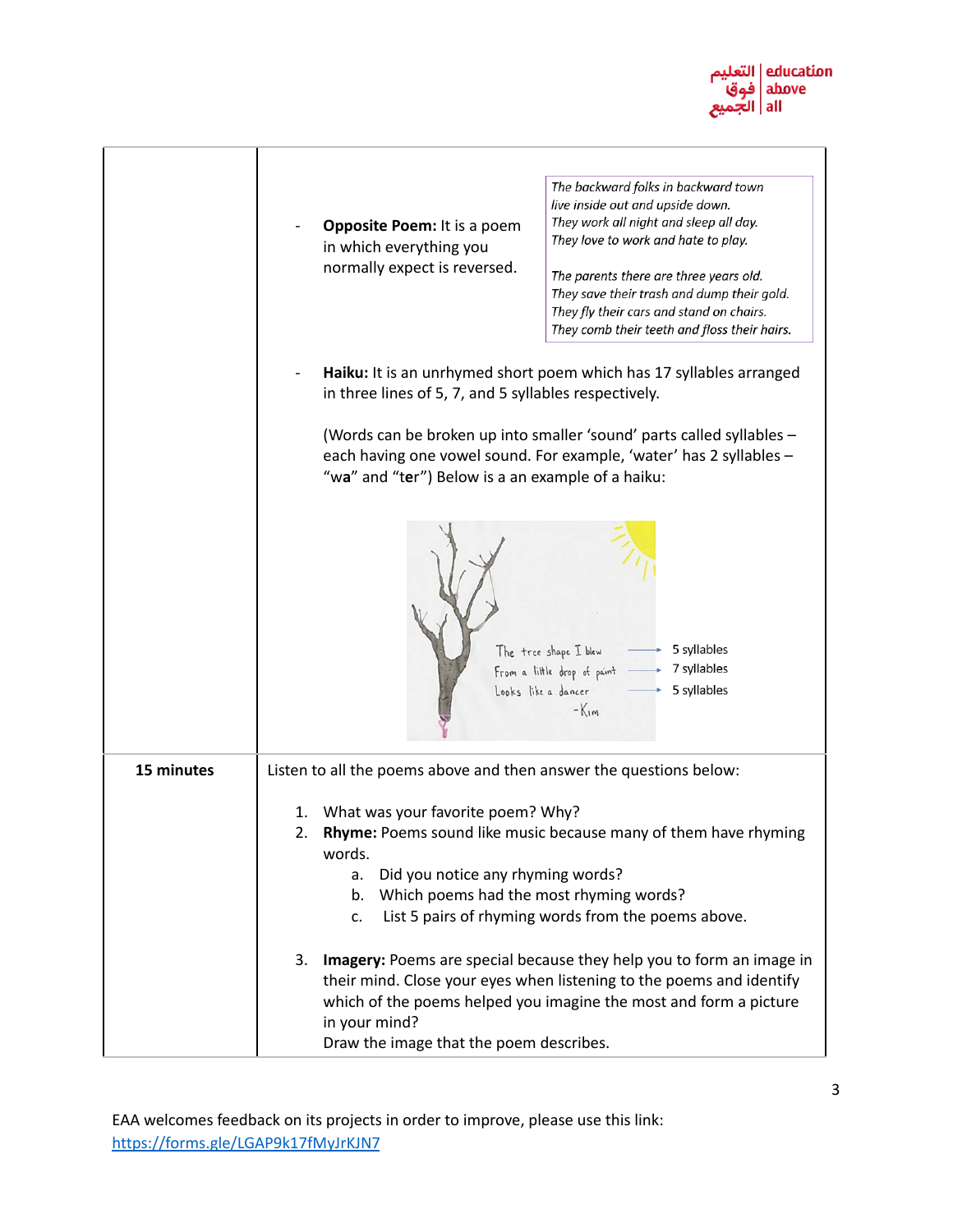

|            | <b>Rhythm:</b> Poems often have a particular beat in which it should be read<br>4.<br>out - this helps the words flow in a nice way.<br>Try and tap out this beat to any of the poems above.                                                                         |
|------------|----------------------------------------------------------------------------------------------------------------------------------------------------------------------------------------------------------------------------------------------------------------------|
|            | Not all poems have rhyme, imagery, or rhythm. Poems are a way to express<br>something creatively and it can be done in any way that the poet chooses!<br>Sometimes, pages of text can be written in a few lines of a poem. That is what<br>makes them special.       |
| 20 minutes | Write your first poem called a 'Found Poem':                                                                                                                                                                                                                         |
|            | Choose any book or written text and select random words. Example:<br>Every 5 <sup>th</sup> word on each line or every 20 <sup>th</sup> to 30 <sup>th</sup> word on a page or the<br>first line on each page that appeals to you.                                     |
|            | Put these together and try to find out if you can make a story or a<br>logical sequence or put rhyming words together using the chosen<br>words or adding to them. It is ok if you are unable to have this poem<br>follow any of the rules (rhyme, rhythm, imagery)! |
|            | Read your 'Found Poem' to reflect on the challenges and opportunities of<br>writing a poem.                                                                                                                                                                          |

Today you will explore imagery through structures including sensory, metaphors and similes and personification to write an opposite poem.

| <b>Suggested</b><br><b>Duration</b> | <b>Activity and Description</b>                                                                                                                                                                                                                                                                               |
|-------------------------------------|---------------------------------------------------------------------------------------------------------------------------------------------------------------------------------------------------------------------------------------------------------------------------------------------------------------|
| 10 minutes                          | <b>Writing a Sensory Poem</b><br>Choose your favourite colour and describe it with respect to all the senses<br>(sight, sound, taste, touch, smell and feeling) for example:<br>White makes me feel calm and peaceful.<br>White looks similar to clean paper.<br>White sounds like a soft melodious tune etc. |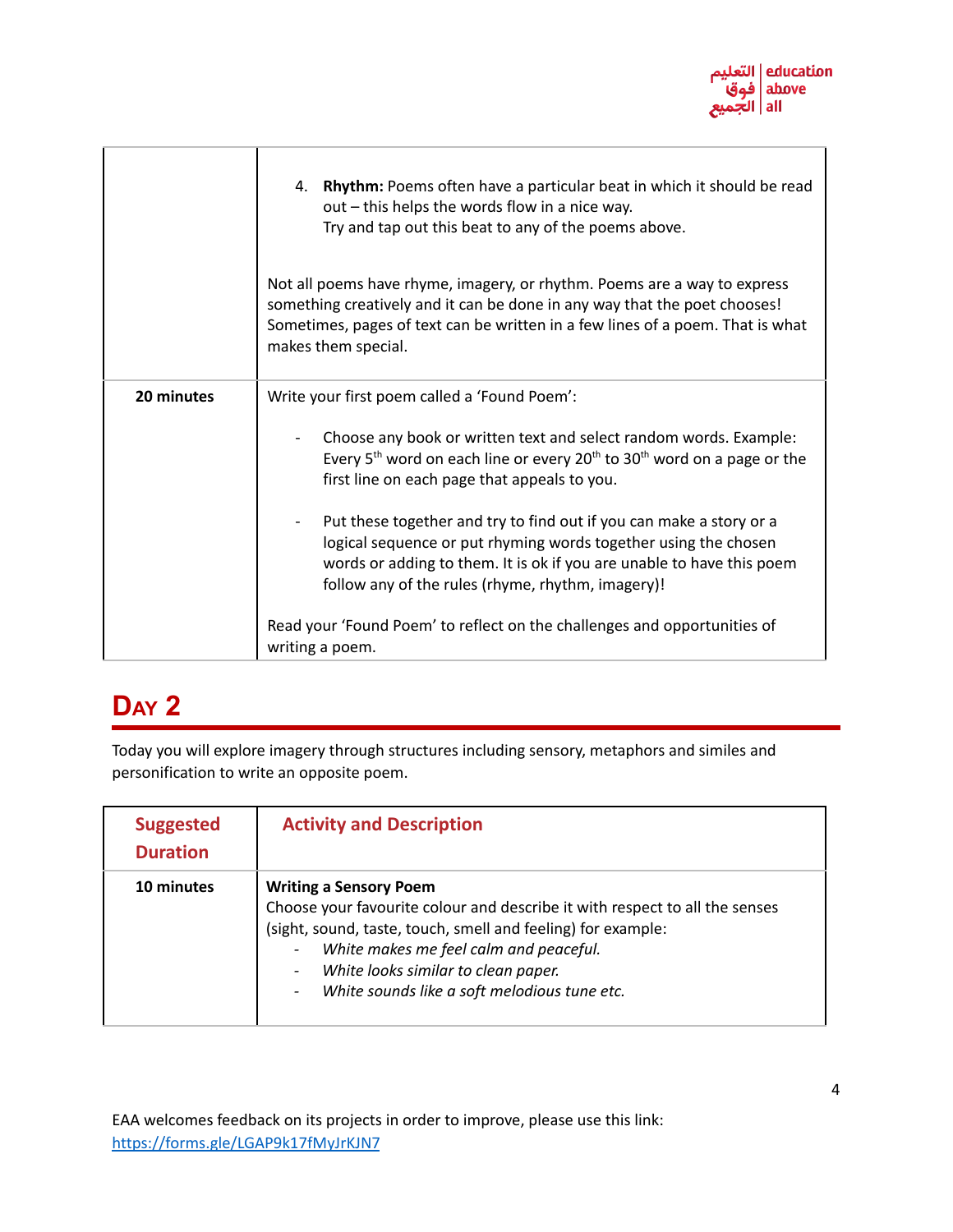

| 15 minutes | Figures of Speech: These are words or phrases which have a different meaning<br>than what the words literally mean. You will explore metaphors, similes and<br>personification.                                                                                                                |
|------------|------------------------------------------------------------------------------------------------------------------------------------------------------------------------------------------------------------------------------------------------------------------------------------------------|
|            | Add in metaphors and similes.                                                                                                                                                                                                                                                                  |
|            | A simile compares two ideas indirectly, using the word 'like' or 'as'.<br>Example: The baby's cheeks are like roses OR the baby's cheeks are as<br>soft as roses.<br>A metaphor compares two similar ideas directly, by saying that one IS<br>the other. Example: The baby's cheeks are roses. |
|            | To practice these figures of speech, edit your poem on your favourite colour by<br>adding a simile and a metaphor for example:                                                                                                                                                                 |
|            | The colour white is like comforting soup<br>White is as endless as a dessert                                                                                                                                                                                                                   |
| 15 minutes | Work on <b>personification</b> , which means giving human traits to a non-living<br>object. For example, the trees danced in the wind.                                                                                                                                                         |
|            | To practice personification, edit your poem about your favourite colour to add<br>personification.                                                                                                                                                                                             |
|            | White hugs me and I feel at peace                                                                                                                                                                                                                                                              |
|            | Red sparkles and <b>dances</b> across the night sky                                                                                                                                                                                                                                            |
| 20 minutes | Recite your poem about your favourite colour and ask for feedback.                                                                                                                                                                                                                             |
|            | <b>Writing an Opposite Poem</b>                                                                                                                                                                                                                                                                |
|            | Write an opposite poem, in which everything is the opposite to what we<br>normally expect. You are free to write the poem on any topic.                                                                                                                                                        |
|            | We encourage you to use all the figures of speech (simile, metaphor and<br>personification) to enhance imagery. Below is an example:                                                                                                                                                           |
|            | White looks is like a dark night                                                                                                                                                                                                                                                               |
|            | Which runs fast across the world                                                                                                                                                                                                                                                               |
|            | White feels like a tight slap                                                                                                                                                                                                                                                                  |
|            | And tastes like sour lemons                                                                                                                                                                                                                                                                    |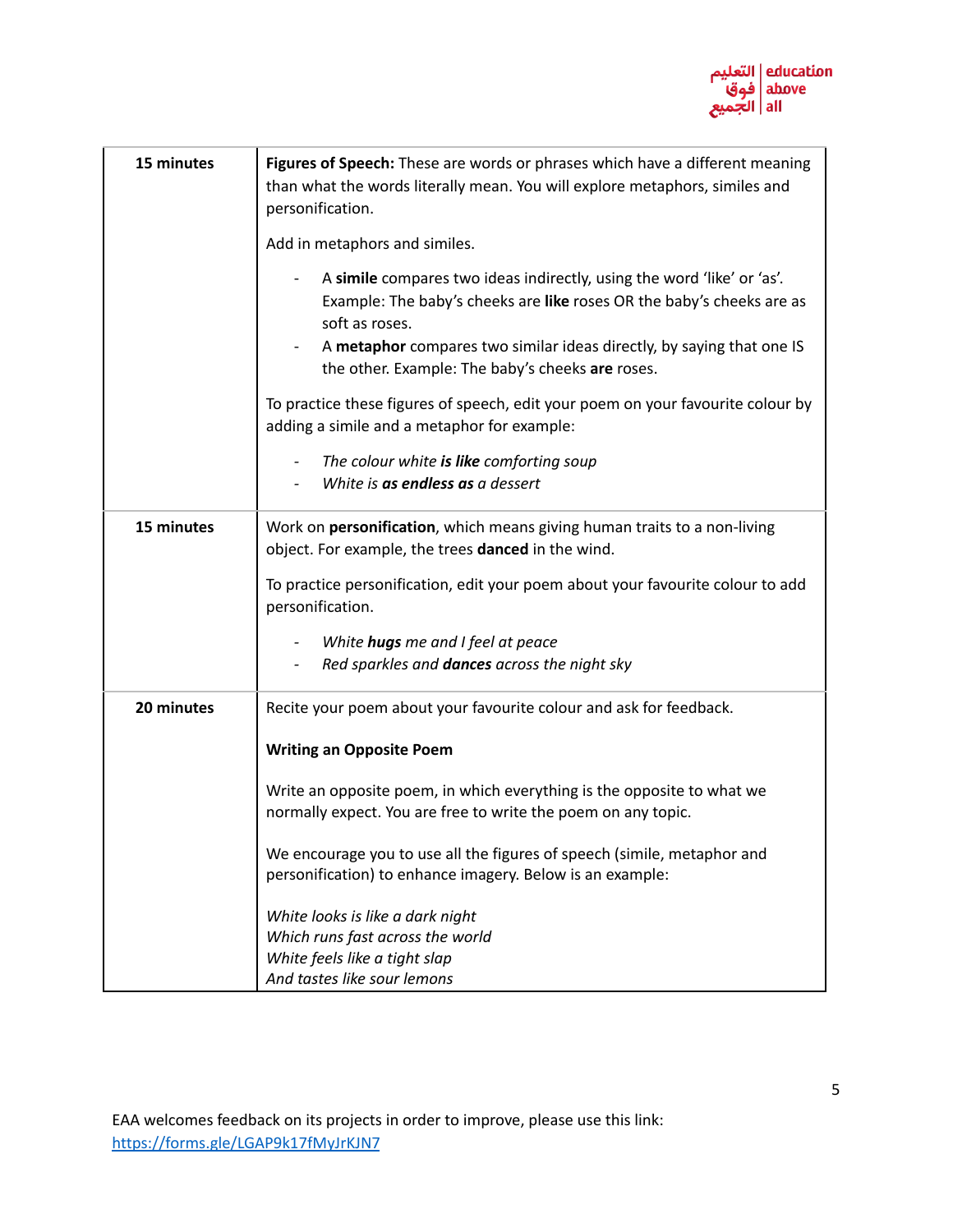

Today you will explore the concept of rhyme and rhyming words.

| <b>Suggested</b><br><b>Duration</b> | <b>Activity and Description</b>                                                                                                                                                                                                                                                                                                                      |                                                                                           |
|-------------------------------------|------------------------------------------------------------------------------------------------------------------------------------------------------------------------------------------------------------------------------------------------------------------------------------------------------------------------------------------------------|-------------------------------------------------------------------------------------------|
| 10 minutes                          | <b>Rhyme Ball Game</b><br>Today you will start exploring the concept of rhyming words by playing a ball<br>game with your family or friends.<br>Player 1 will say a word and throw the ball at the learner.                                                                                                                                          |                                                                                           |
|                                     | You will need to say a rhyming word and throw the ball back.<br>Once you and your partner have exhausted the number of rhyming words, you<br>can change the word to start with. For example: Create, Great, Mate, State,<br>Hate<br>Play this for at least 5 different sets of words (avoid using basic 3 letter words                               |                                                                                           |
|                                     | like cat, bug, cap etc.)                                                                                                                                                                                                                                                                                                                             |                                                                                           |
| 10 minutes                          | <b>Numeracy extension:</b><br>Every time a word is said, you will note it down and then throw the ball.<br>At the end, you will count how many times the ball was thrown without stopping<br>on a continued rhyme. Example:<br>Rhyme 1: Words rhyming with 'Hate' came up 10 times or<br>Rhyme 2: Words rhyming with 'yellow' came up 12 times, etc. |                                                                                           |
|                                     | Then, you will represent the rhyme as a<br>fraction, ratio and percentage.                                                                                                                                                                                                                                                                           | Total number of throws = 40                                                               |
|                                     | Example: (as shown in the image)<br>Rhyme 1 had 10 throws, Rhyme 2 had 12<br>throws, Rhyme 3 had 8 throws.                                                                                                                                                                                                                                           | Rhyme 1<br>No. of throws = $10$<br>Fraction $\rightarrow$ $\frac{10}{40}$ = $\frac{1}{4}$ |
|                                     | Which rhyme had the highest percentage<br>of throws?                                                                                                                                                                                                                                                                                                 | $Ratio \rightarrow 1:4$<br>Percentage -> $\frac{10}{40} \times 100 = 25 \%$               |
| 10 minutes                          | Now we will learn about another figure of speech called Onomatopoeia<br>(pronounced on-uh-mah-tuh-pee-uh). This is a word that sounds like the action it<br>describes. Example,                                                                                                                                                                      |                                                                                           |
|                                     | - "boom" sounds like an blast or explosion,                                                                                                                                                                                                                                                                                                          |                                                                                           |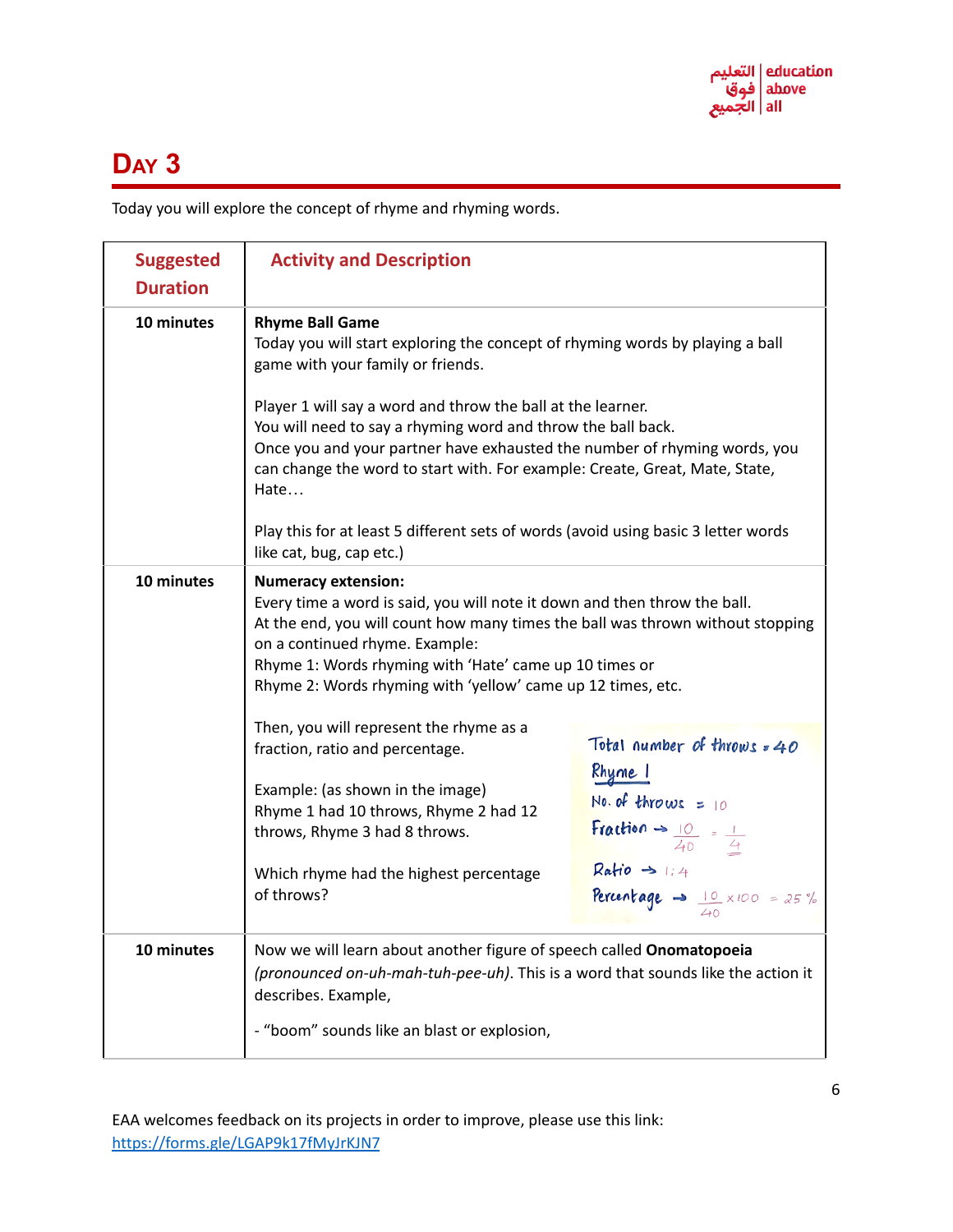

|            | - "meow" sounds like the noise a cat makes.                                                                                                                                                                                                                                                                                                                                                                                                                                                                                                                                                                        |  |
|------------|--------------------------------------------------------------------------------------------------------------------------------------------------------------------------------------------------------------------------------------------------------------------------------------------------------------------------------------------------------------------------------------------------------------------------------------------------------------------------------------------------------------------------------------------------------------------------------------------------------------------|--|
|            | Using onomatopoeia or sound words in our poems help us create images in the<br>reader's minds.<br>Make a list of sound words for certain phenomena e.g.<br>What is the sound that 3 animals make (cow, dog, bird, etc.)?<br>What is the sound of 3 action words (clapping, skate, run, etc)?<br>What is the noise you make for 3 emotions (in pain, sleepy, sneeze)?<br>Then, you will find rhyming words for these sound words. Example,<br>Moo - Shoe, Swish - Fish, Clap - Slap                                                                                                                                 |  |
| 10 minutes | You now will explore another figure of speech called 'Alliteration' which is a<br>sentence where neighbouring words start with the same letter. Example:<br>- Peter picked some pretty pots - the 'P' sound repeats.<br>- Black bug bit a big brown bear - the 'B' sound repeats.<br>Alliterations are often used in tongue twisters that are hard to say without<br>stumbling. Example: She sells sea shells on the sea shore.<br>Most cultures have their own tongue twisters. Identify these and then make 3<br>tongue twisters or alliterations of your own - make sure each sentence has at<br>least 5 words. |  |
| 15 minutes | <b>Rewriting Nursery Rhymes</b><br>Use the various figures of speech and poetry elements you have learned<br>(rhythm, imagery, rhyme) to re-write some lines of a known nursery rhyme or a<br>song of your choice.                                                                                                                                                                                                                                                                                                                                                                                                 |  |

Today you will continue to explore the concept of rhyme, learn the concept of rhythm or the beat of the poem, and how to write a haiku.

| <b>Suggested</b><br><b>Duration</b> | <b>Activity and Description</b>                                                                                                              |
|-------------------------------------|----------------------------------------------------------------------------------------------------------------------------------------------|
| 10 minutes                          | The <b>beat or meter</b> of the poem depends on the number of syllables in the<br>words in the poem and how we emphasize on those syllables. |

EAA welcomes feedback on its projects in order to improve, please use this link: <https://forms.gle/LGAP9k17fMyJrKJN7>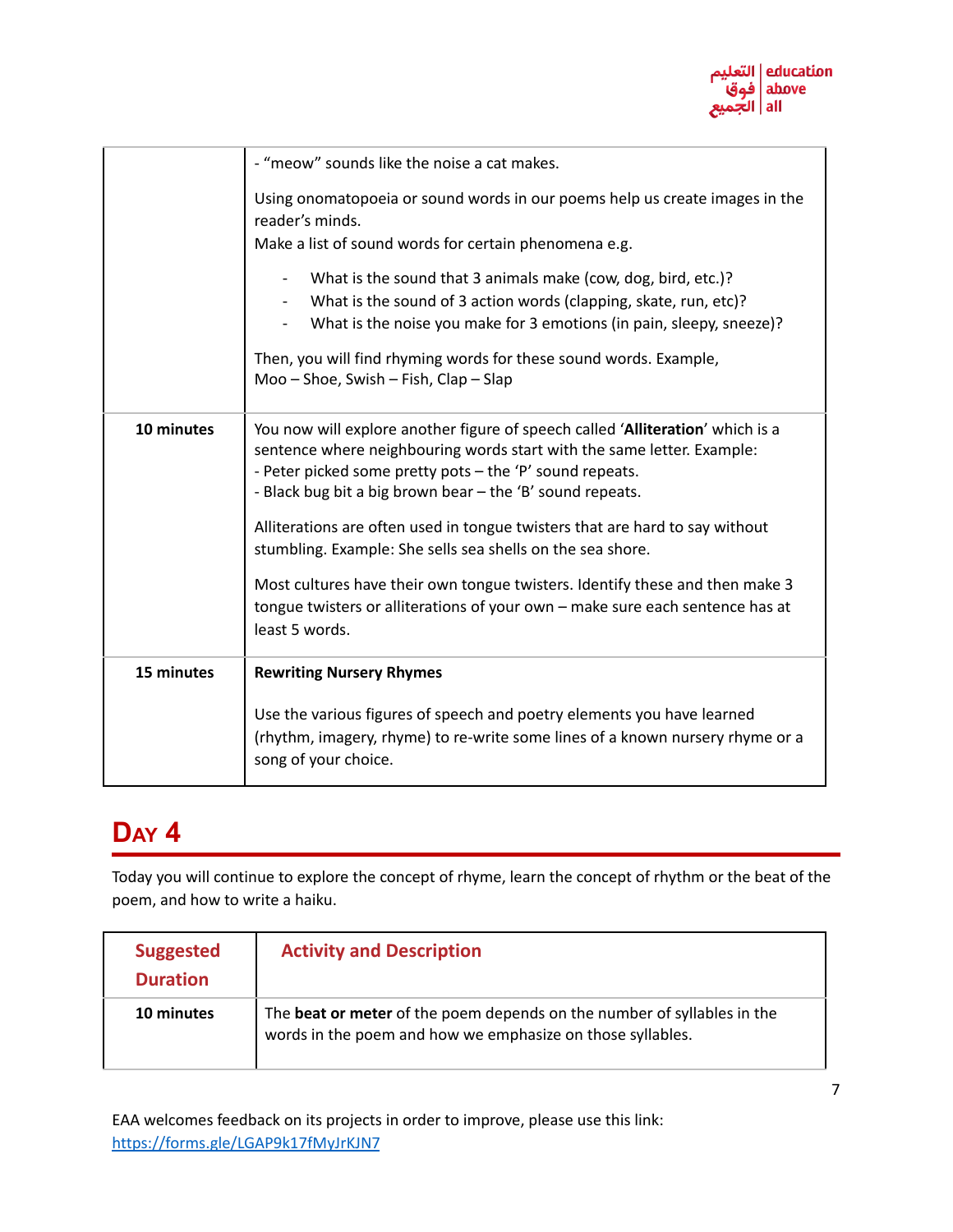

|            | A syllable is a chunk or group of letters that comes out with a single effort.<br>For example:<br>i) 'Reading' - would be 2 syllables read  ing,<br>ii) 'Blue' would be 1 syllable<br>iii) 'Pumpkin' would be 2 syllables pump kin<br>iv) 'Banana' would be 3 syllables banana<br>An easy way to identify these in a word would be to clap at each syllable. Write<br>down the words you know that have 1, 2, 3 and 4 syllables (5 words each). |
|------------|-------------------------------------------------------------------------------------------------------------------------------------------------------------------------------------------------------------------------------------------------------------------------------------------------------------------------------------------------------------------------------------------------------------------------------------------------|
| 15 minutes | <b>Writing a Haiku</b><br>To practice your understanding of syllables, write your own haiku on any topic<br>of your choice.<br>Remember that a haiku does not need to rhyme and consists of 17 syllables in<br>the following format:<br>First Line - 5 syllables                                                                                                                                                                                |
|            | Second Line - 7 syllables<br>Third Line $-5$ syllables                                                                                                                                                                                                                                                                                                                                                                                          |
| 15 minutes | We will now learn about what parts of a poem or song we can create a beat for.<br>Close your eyes and listen to your favourite song or poem and clap to the beat<br>that comes naturally.                                                                                                                                                                                                                                                       |
|            | Tip: This beat that comes instinctively to us all is the rhythm that many poems<br>follow.                                                                                                                                                                                                                                                                                                                                                      |
|            | Practice how to say words out loud and stress on some sounds and not others<br>in this poem by Robert Stevenson:                                                                                                                                                                                                                                                                                                                                |
|            | In winter I get up at night<br>And dress by yellow candle-light.<br>In summer, quite the other way,<br>I have to go to bed by day.<br>I have to go to bed and see<br>The birds still hopping on the tree,<br>Or hear the grown-up people's feet<br>Still going past me in the street.                                                                                                                                                           |
|            | Stress on the places where the letters are capitalized:<br>in WINter I get UP at NIGHT Say the sentence out loud to hear the<br>rhythm.<br>Now, try saying in the opposite way, putting the stress on the wrong<br>sounds - IN winTER i GET up AT night.                                                                                                                                                                                        |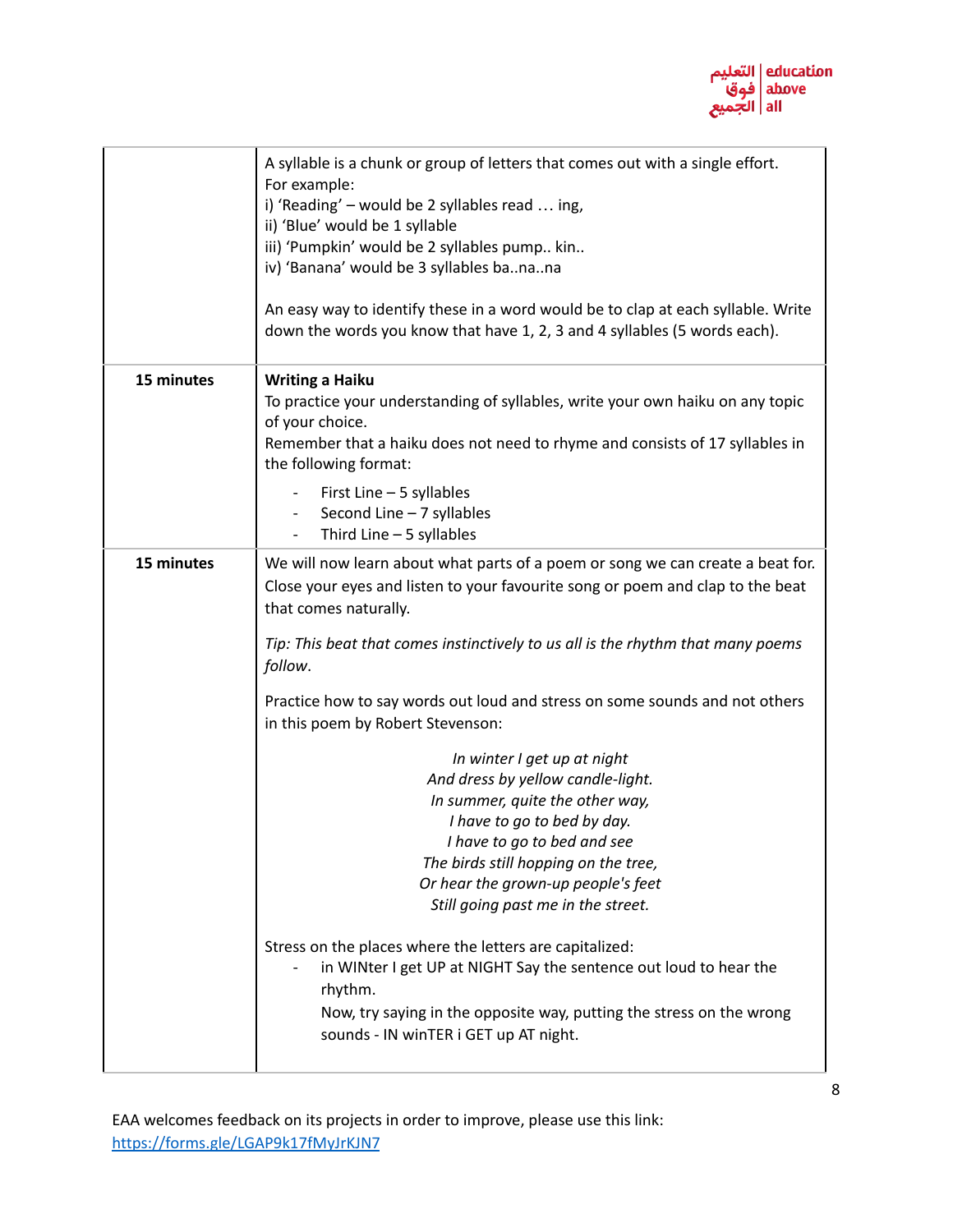

|            | How does the line sound? The rhythm is wrong, and the words sound<br>silly!<br>Here is the second line of the poem with the stressed sounds:<br>and DRESS by YELLow CANdle LIGHT.<br>Identify the sounds that should be stressed or unstressed in the following lines<br>of the poem. The stressed letters can be written as capital and the unstressed<br>sounds as small letters.                                                                                                                                                                                                                                                                                                                                                                                                 |                                                                                                                                                                                                |
|------------|-------------------------------------------------------------------------------------------------------------------------------------------------------------------------------------------------------------------------------------------------------------------------------------------------------------------------------------------------------------------------------------------------------------------------------------------------------------------------------------------------------------------------------------------------------------------------------------------------------------------------------------------------------------------------------------------------------------------------------------------------------------------------------------|------------------------------------------------------------------------------------------------------------------------------------------------------------------------------------------------|
| 10 minutes | <b>Rhyme Scheme</b><br>Using rhyming words in a poem gives it a musical quality.<br>In some poems, each line rhymes with the previous one.<br>In some poems, every alternate line rhymes.<br>Some poems do not rhyme at all - what are they called?<br>The rhyme scheme is the pattern of rhyming words at the end of each line of a<br>poem. Identify the rhyme scheme of the poems below using these steps:<br>When the sun opens his eyes,<br>the birds wake up along<br>with him to chirp in the blue skies.<br>It is the time when we feel like singing a song.<br>When the sun opens his eyes,<br>the animals wake up along<br>with him to stretch to their full size,<br>with drowsy eyes and legs, long.<br>Use these steps to identify the rhyme scheme of any other poem. | 1. Underline the ending words<br>in each line.<br>2. Assign the same letter to<br>rhyming words.<br>(Example, 'A' for<br>eyes-skies-size)<br>3. Identify the pattern. Ex:<br>AABB, ABBCA, etc. |
| 10 minutes | <b>Writing a Limerick</b><br>Use your learning to write a limerick. Remember that a limerick is usually<br>funny, five lines long, and has a rhyming pattern of AABBA.                                                                                                                                                                                                                                                                                                                                                                                                                                                                                                                                                                                                              |                                                                                                                                                                                                |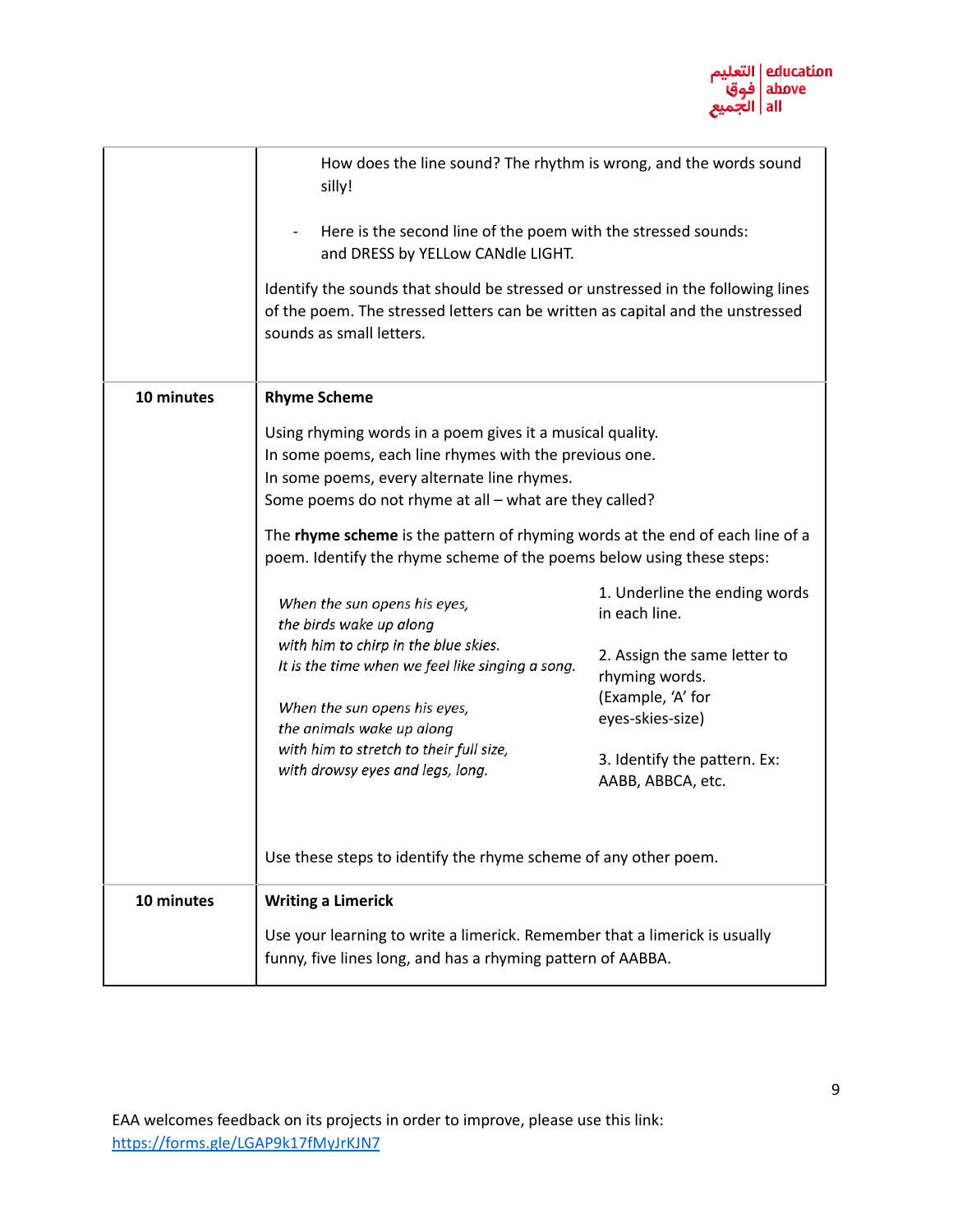Today you will write your own poems in rhyme and meter, using all the different figures of speech that you have learned.

| <b>Suggested</b><br><b>Duration</b> | <b>Activity and Description</b>                                                                                                                                                                                                                                                                                                                                                                                                                                                                                                                                                                                                                                                                                                                                                                                                                                                                                                                       |  |
|-------------------------------------|-------------------------------------------------------------------------------------------------------------------------------------------------------------------------------------------------------------------------------------------------------------------------------------------------------------------------------------------------------------------------------------------------------------------------------------------------------------------------------------------------------------------------------------------------------------------------------------------------------------------------------------------------------------------------------------------------------------------------------------------------------------------------------------------------------------------------------------------------------------------------------------------------------------------------------------------------------|--|
| 45 minutes                          | Think of a topic you are interested in -<br>this can be a favorite person, your<br>favorite season, your favorite things,<br>etc.<br>Once you think of the topic, you can<br>write all the connected and related<br>words or ideas that occur to you using a<br>mind map:                                                                                                                                                                                                                                                                                                                                                                                                                                                                                                                                                                                                                                                                             |  |
| 30 minutes                          | <b>Writing a Narrative Poem</b><br>Think of a coherent story that you would like to share in the poem and write<br>this as an outline.<br>What do you want people to feel when they read or hear your<br>poem?<br>What is the image you want to create in their minds?<br>Which figures of speech will help you create it $-$ simile metaphor,<br>personification, onomatopoeia, sensory words, etc.<br>Once you think of the ideas and connected words, you can begin to think of<br>rhyming words where possible and make a list.<br>Examples: summer - drummer, irritate - frustrate etc.<br>If you are unable to rhyme, you can think of an onomatopoeia that rhymes.<br>Think of the rhyme scheme of your poem. (Ex: AABB)<br>Put all of these together, you can edit some of the words to ensure that the<br>syllables and the meter have a musical effect.<br>Write your final poem of at least 2 stanzas $(8 - 10$ lines) along with a title. |  |